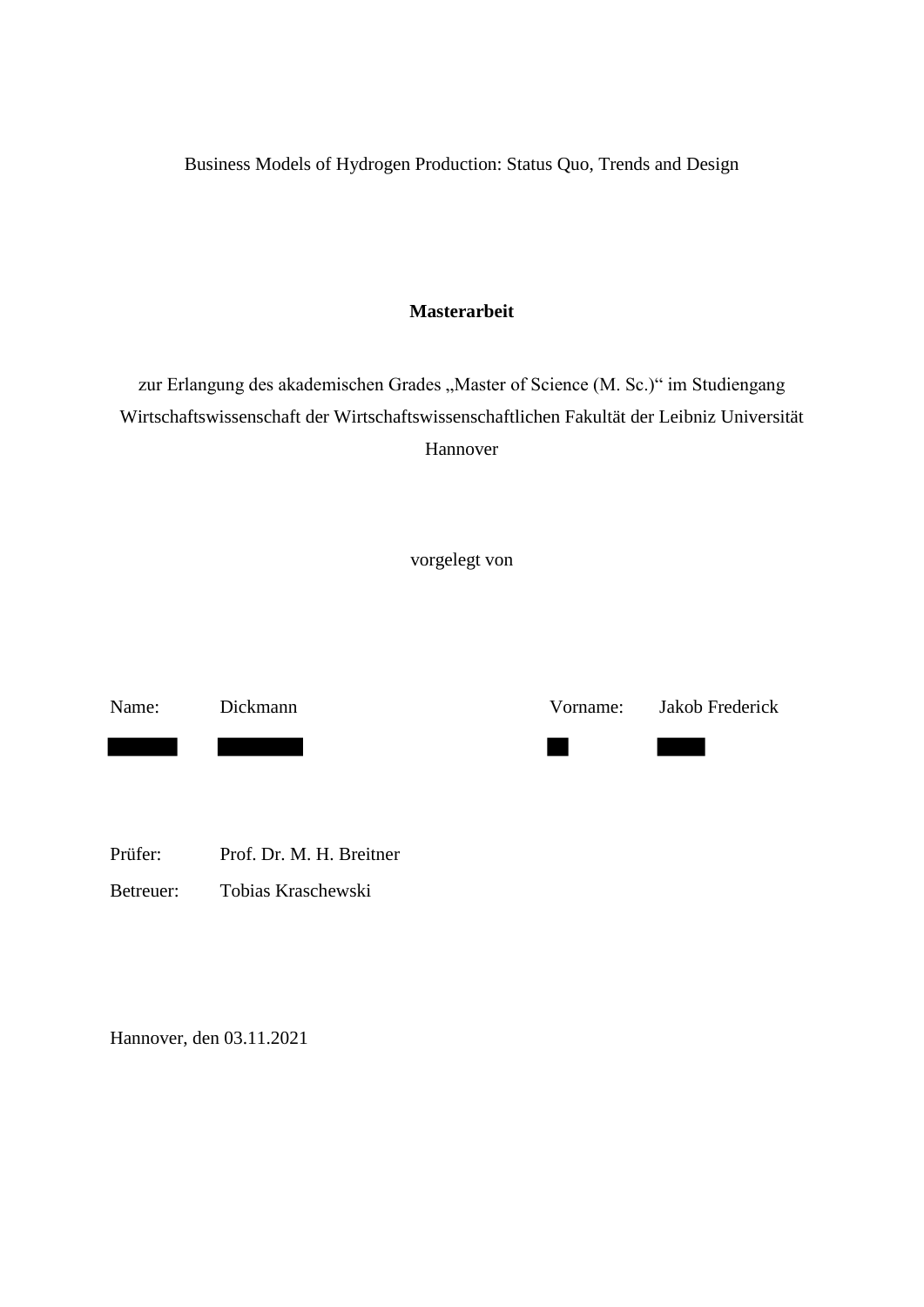## **Table of contents**

| $\mathbf{1}$   |  |
|----------------|--|
| $\overline{2}$ |  |
| 2.1            |  |
| 2.2            |  |
| 3              |  |
| 3.1            |  |
| 3.2            |  |
| $\overline{4}$ |  |
| 4.1            |  |
| 4.1.1          |  |
| 4.1.2          |  |
| 4.2            |  |
| 4.2.1          |  |
| 4.2.2          |  |
| 5              |  |
| 5.1            |  |
| 5.2            |  |
| 6              |  |
|                |  |
|                |  |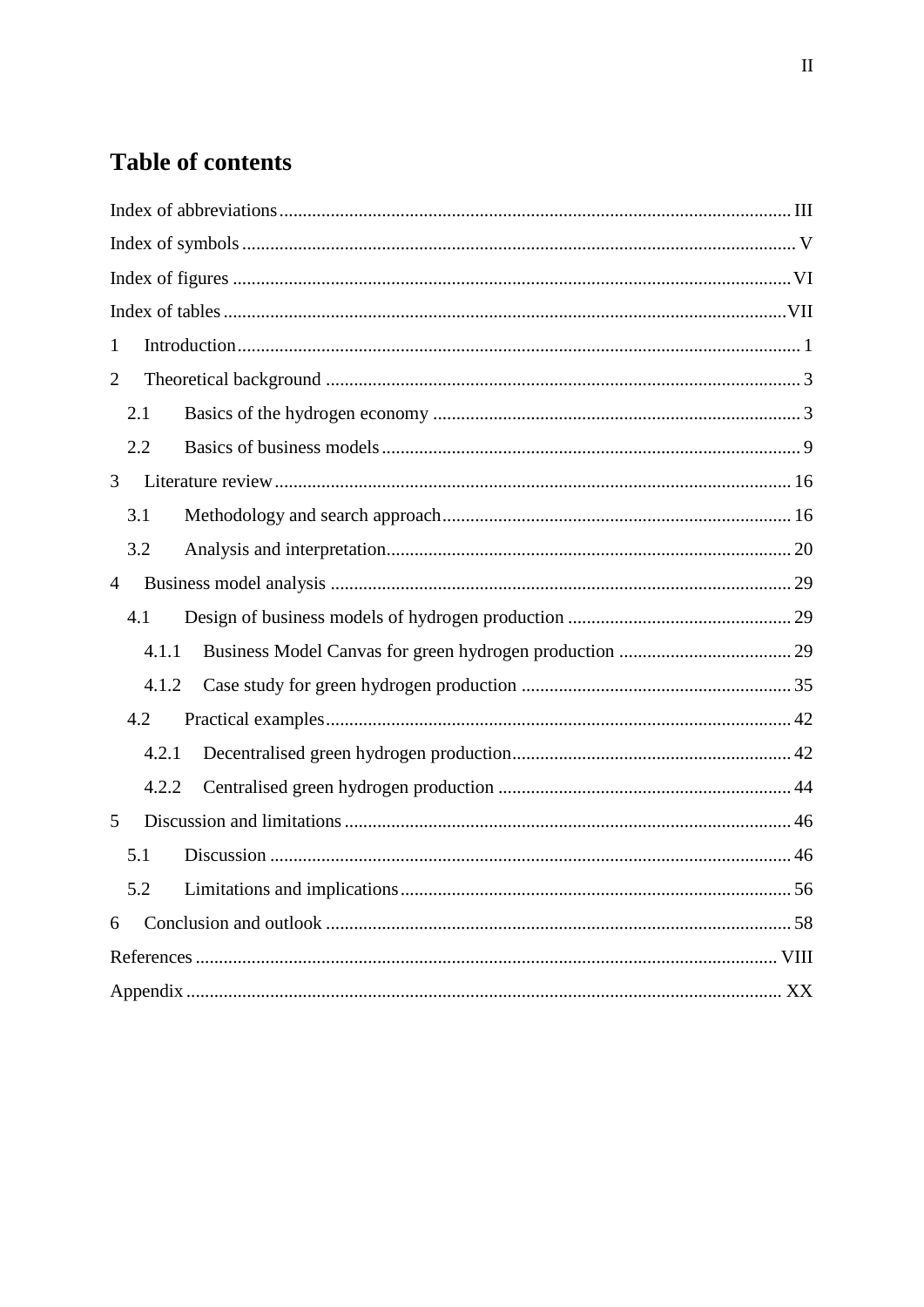## <span id="page-2-0"></span>**1 Introduction**

*"The atmosphere is warming and the climate is changing with each passing year. One million of the eight million species on the planet are at risk of being lost. Forests and oceans are being polluted and destroyed."* (European Commission, 2019, p. 2)

The first paragraph of the European Green Deal contains this statement. Global warming and its repercussions are the reason the European Commission agreed on a mutual roadmap and a strategy to tackle the challenge of stopping climate change. A consolidated economic area commits to invest in research and development and measures to shift economical acting and change their policies (European Commission, 2019). One key measure is the expansion of renewable energy production. The generation of electricity by solar, wind, hydro, biomass or geothermal power does not emit any greenhouse gas. If harvested, the annual worldwide solar radiation could account for 7,400 times as much as the currently needed amount of energy per year. The sun is able to originate all forms of renewable energy sources (Mertens, 2018). To employ and utilize this huge potential proves to be difficult. One emerging problem is the volatility of renewable energy sources. Especially in the production of wind and solar energy, a lot of energy is lost during the production process. Low conversion efficiency and forced curtailment and even shutdowns of production plants due to feed-in management lead to inefficiency and high costs (Bundesnetzagentur, 2018; Pflug et al., 2019).

The solution to this is *Power-to-X*, i.e. converting the otherwise lost energy into another energy carrier and using it as a battery (Lehmann et al., 2018). Hydrogen is the lightest and most abundant element in the world and at the same time the most suitable option for energy storage (van de Graaf et al., 2020). With Power-to-X, surplus energy can be used to produce pure hydrogen, hydrogen-based fuel or hydrogen-based feedstock (Lehmann et al., 2018). Hydrogen is a secondary energy carrier that can be used in various areas due to its aggregate state and chemical properties. The only by-product of combustion is oxygen (van de Graaf et al., 2020) so greenhouse gas emissions are zero. When produced by electrolysis powered by renewably generated electricity, the whole production process of hydrogen as an energy carrier is completely decarbonised (Amoretti, 2011).

Conclusively, the so-called green hydrogen is considered one of the key solutions for the energy transition from fossil fuels to renewable energy sources. Nevertheless, only 1-2 % of total hydrogen production is currently generated by electrolysis, 98 % by fossil fuels releasing large amounts of carbon (IEA, 2019; van de Graaf et al., 2020). This fact implies that the production of green hydrogen must be expanded.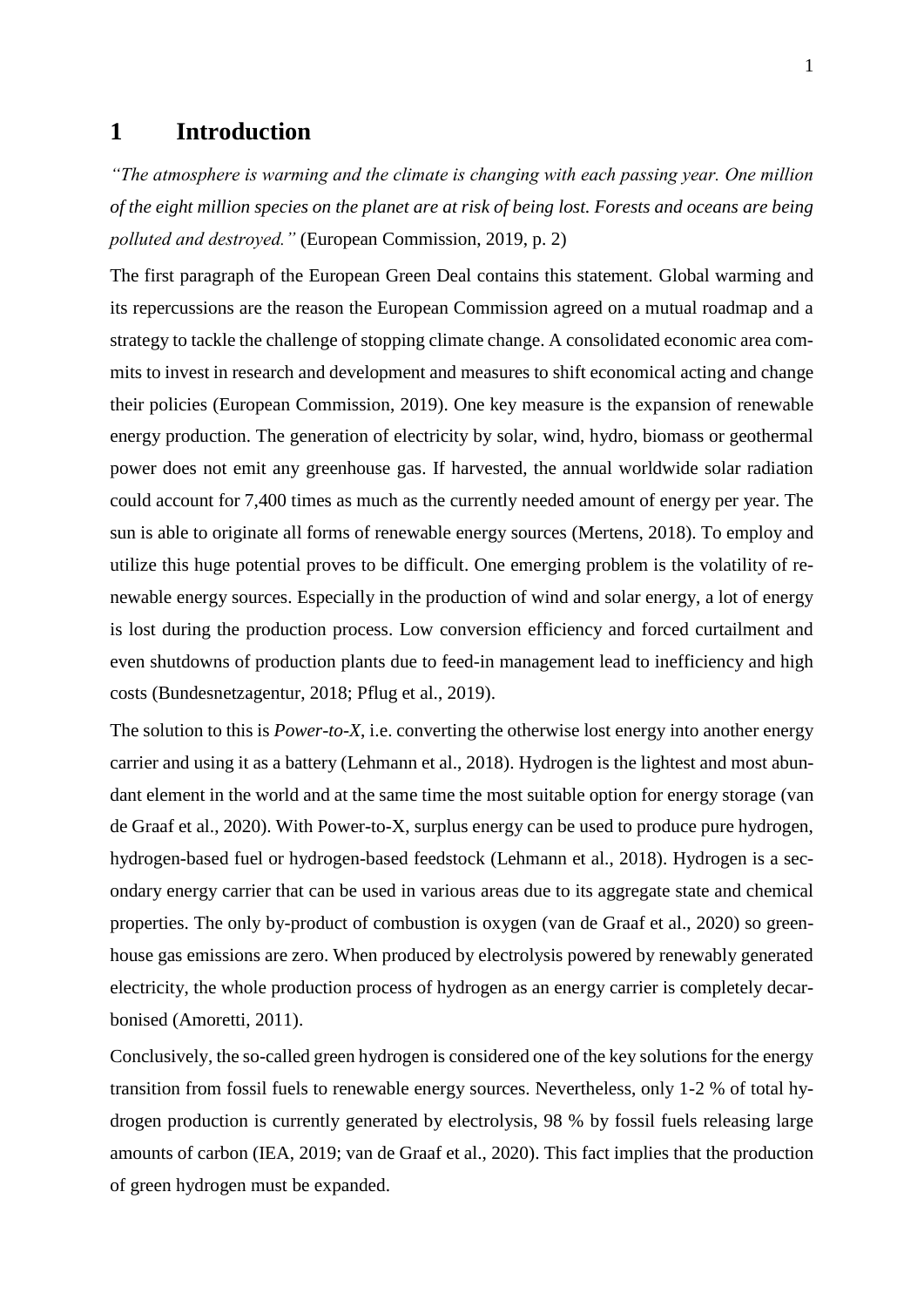For private and public players who want to invest and be involved in the hydrogen economy, financial and economic incentives are crucial. The production of hydrogen must be possible through a business model, that ensures financial stability, success and competitiveness. Consequently, the structuring and design of business models are an important factor in assessing the future viability of hydrogen production. This research paper aims to follow this path and analyse the business models of hydrogen production. In order to know the current situation and build on it, the status quo is researched and presented, followed by trends to depict ongoing developments and future potentials. Finally, the design and blueprint of how a successful business model needs to be structured and aligned is elaborated to complete the full assessment and economic approach on hydrogen production.

For this reason, chapter 2 presents the theoretical background to hydrogen and explains the basics of business models. Understanding the technology and peculiarities is of great importance to determine a valid business model for hydrogen and Power-to-X. Hydrogens characteristics and features influence the status quo, the trends and design and must therefore be taken into account in the analysis. In addition, it is important to understand how business models are generally designed, how a successful business model is to be evaluated and which evaluation tools are to be used in the further process. As a result, Chapter 2 mainly covers the status quo and implies some of the trends.

The analysis of the initial situation of hydrogen production and its trends will be deepened in Chapter 3. A systematic literature review is performed to further investigate the status quo and identify trends and relevant elements for the future of hydrogen production. For the review, a systematic approach and keyword search is conducted to capture the literature landscape. This also allows further research on the findings to ensure reproducibility and the entire search process.

Chapter 4 aims to design a business model that represents successful and competitive green hydrogen production. Therefore, a *Business Model Canvas* analysis for green hydrogen is first performed to identify the core elements of the business model. Subsequently, the design is applied to a case study. The transfer to real practical examples concludes the chapter.

In Chapter 5, a detailed discussion brings all aspects together and completes the assessment of the status quo, trends and design of business models of hydrogen production, before chapter 6 briefly summarises all results and provides an outlook for the hydrogen economy.

.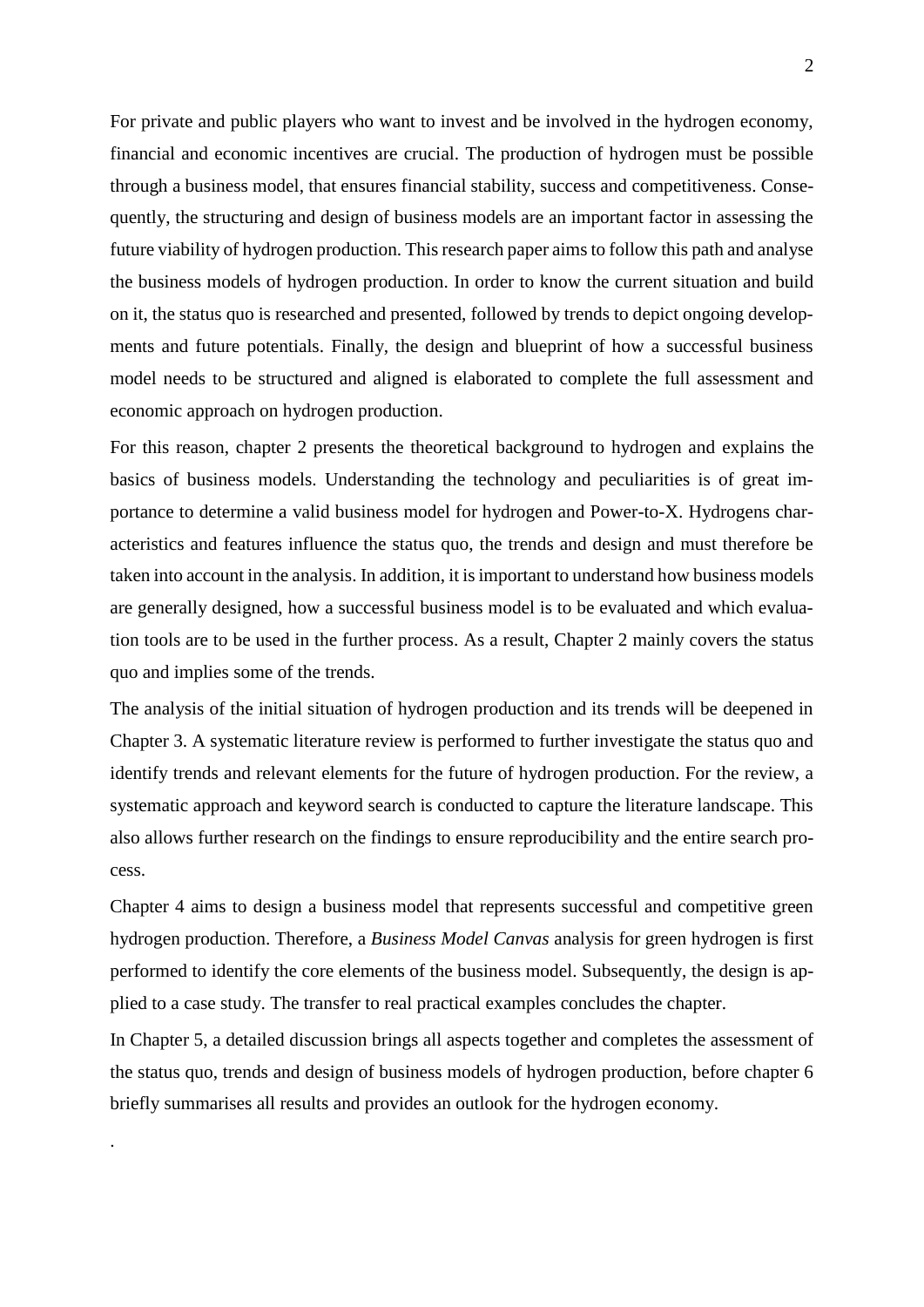## <span id="page-4-0"></span>**6 Conclusion and outlook**

This paper aimed to analyse and survey the status quo, trends and design of business models of hydrogen production. One of the trends, a clear focus on sustainable acting business models, was integrated as the focal point throughout the process of the paper. Green hydrogen and its production with renewable energy were considered and incorporated in every chapter. The paper achieved to illustrate the status quo and trends in form of a theoretical presentation of the hydrogen economy and its business models and a conducted literature review. The design of business models of green hydrogen economy could be elaborated by the method of a Business Model Canvas and a case study. Conclusively, the results and interpretations were resumed and discussed, alongside with limitations and implications of the procedure.

The climate change and its impact on the environment are one of societies biggest challenges of modern times (European Commission, 2019; IEA, 2019). Innovations in technology and changes in the way to act and economise are keys to reach the 2-degree target of the Paris Agreement. The energy industry needs to shift to renewable energy sources in combination with the Power-to-X technology. Excess energy during the renewable generation of electricity is stored by producing hydrogen (Lehmann et al., 2018). Green hydrogen ensures a complete decarbonised energy production without any greenhouse gas emissions (van de Graaf et al., 2020). This makes green hydrogen a promising and key technology for the future of the energy industry, which depicts the first aspect of the status quo. The hydrogen economy and therefore its business models are still in the initial stage. This leads to a rather technological research focus. In the literature review, only 6.7 % of the articles specifically researched in the area of business economics, the rest having a technological research background and supplementing business implications. This comes from no surprise; the technological fundamentals are one of the major requirements to design a financially successful and stable business model. The assumption of the initial stage being the status quo of the hydrogen economy is supported by the aspect of an either macro- than micro-economic approach of the majority of the reviewed literature. Some articles try to take on both positions and views, but almost 80 % partly or completely study hydrogen business models from a macro-economic perspective in relation to a micro-economic one from slightly more than half.

With regard to the business fields inside the value chain of hydrogen, the early phase is reflected as well. The value chain of hydrogen consists of the parts production, infrastructure and application. 76 % of all reviewed articles analysed business models of hydrogen production, whereas only 52 % on infrastructure and 36 % on application, with some publications examining a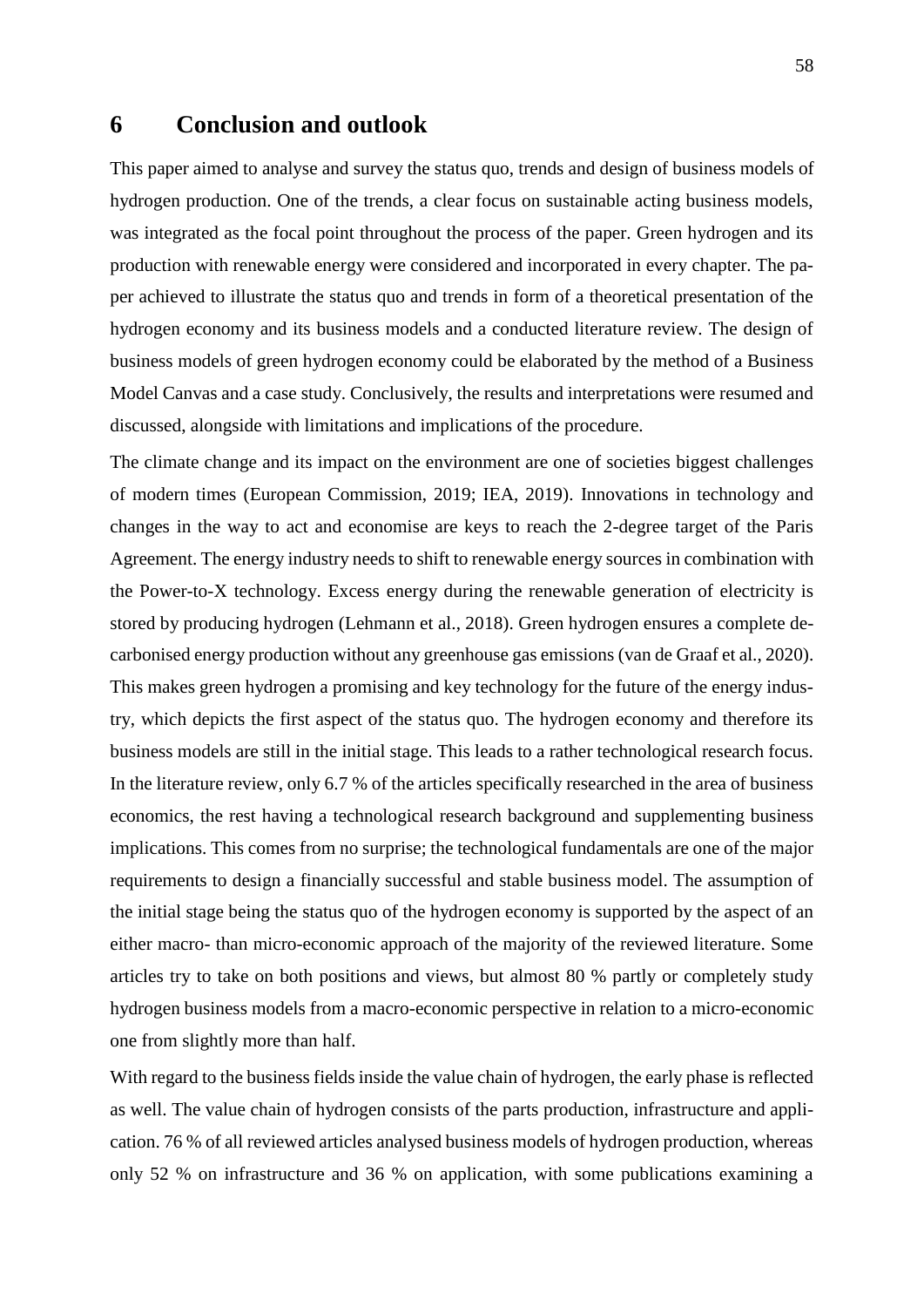combination of more than one. This presumes the current research focus in the hydrogen economy being on a successful and especially competitively viable production. As the first step in the value chain, an economical feasible production process of green hydrogen displays a precondition for the following business fields infrastructure and application.

Moreover, the executed literature review achieved to show a rising relevance and importance of the technology Power-to-X and its deployment with hydrogen. The literature review integrated 75 articles, published within the last 15 years. The created measure citation quote describes how often in average one paper was cited per year. With reference to all papers, the citation quote grew strongly in the last years. Whereas in 2017 every already published paper out of the literature review got cited by other literature in average 2.07 times, the citation quote increased to 7.08 in 2021. Looking to the total number of publications per year, the same effect occurs. The trend shows a constant grow of published articles discussing business models of hydrogen resulting in a count of 14 last year accounting for almost 20 % of the entire literature landscape of the review. This numerical analysis presumes a rising awareness and stronger research focus on hydrogen.

Especially Europe takes on a pioneer role in the hydrogen economy targeting to become a leading expert in technology, expertise, application and production location. This can be observed by clear roadmaps, investment commitments and strategies for the future elaborated and published by the European Commission (European Commission, 2019, 2020a, 2020b, 2020c) and the fact, that with a share of around two-third, the majority of articles out of the literature review are European.

As mentioned, 76 % of all articles examined in the literature review researched on hydrogen production business models. For these articles, a deeper analysis on specific parameters, including the production costs, the price and demand, the integration of environmental externalities, carbon tax and governmental funding, was performed. The production costs can be seen as the most crucial parameter. 14 % incorporated environmental externalities, 17,5 % governmental funding, 31,6 % carbon tax, 38,6 % the price and demand and with great distance, 82,5 % of the articles analysed the parameter of the production costs. All in all, the production costs of green hydrogen still exceeds the ones from coal or natural gas (IEA, 2019). This comes mainly due to the high costs for renewable energy, the capital expenditures and insufficient efficiency factors. Lowering the production costs will be essential for the future feasibility of green hydrogen (van de Graaf et al., 2020).